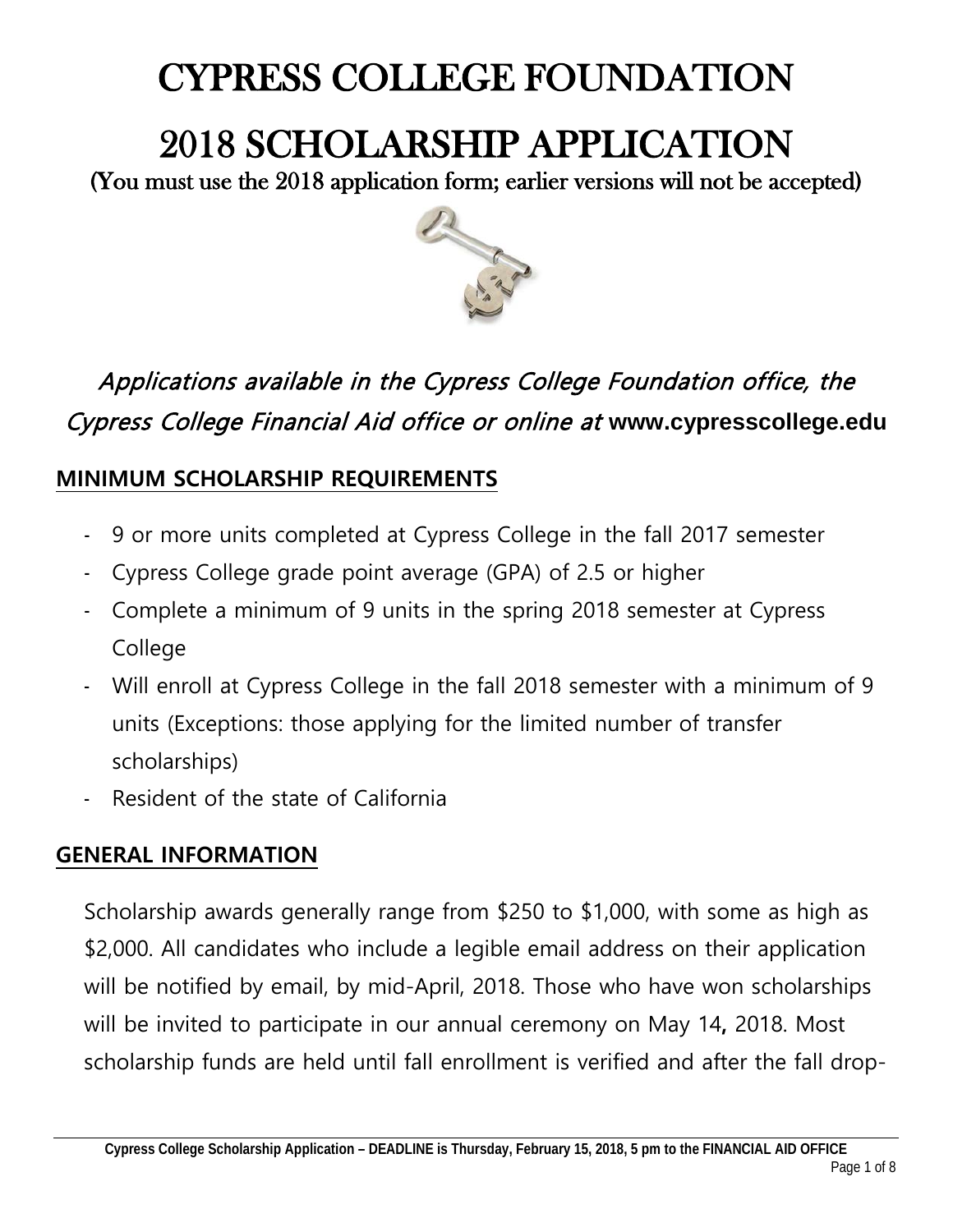date has passed (usually about the third week of the fall semester). However, a few scholarship checks are distributed at the scholarship ceremony in May.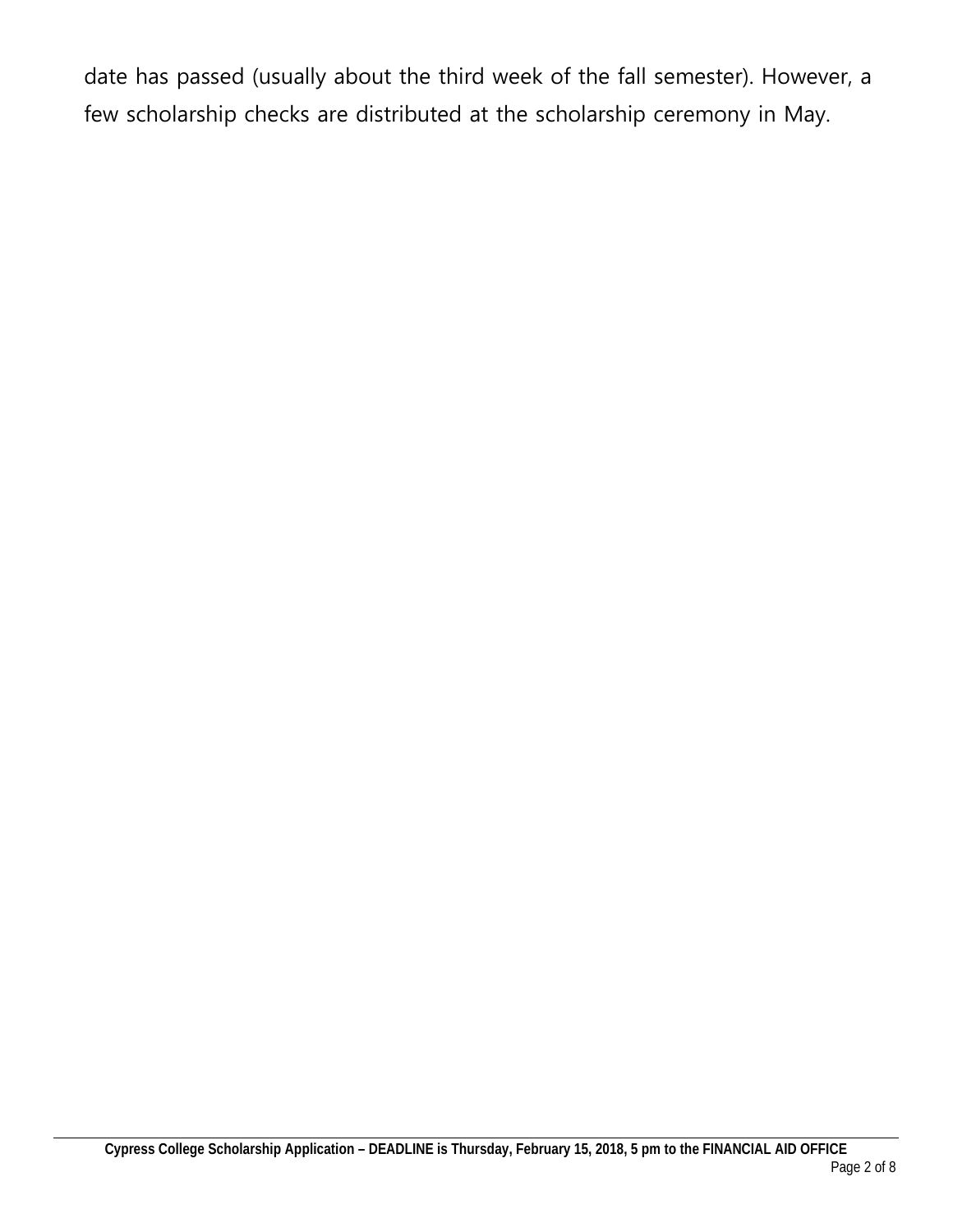#### **DIRECTIONS**

- Complete application. It is extremely important that the scholarship application is 100% complete, and that the directions are followed to the letter. Failure to answer *every* question, in the exact manner required, will result in your application being disqualified.
- It is strongly recommended, though not required, that you attach a letter of recommendation from an NOCCCD faculty or staff member. This letter cannot be from anyone who sits on the scholarship committee and *must* be from a faculty or staff member from North Orange County Community College District (Cypress College, Fullerton College, School of Continuing Education or NOCCCD District offices).
- Attach a copy of your Cypress College transcripts. The transcripts may be unofficial and can be printed from MyGateway. If you do not attach your transcripts, your application will be disqualified.
- **Submit application no later than 5 pm, Thursday, February 15, 2018, to the FINANCIAL AID OFFICE**. Faxes will not be accepted. Applications may be mailed, but postmarks are not proof of delivery. Applications must be stamped as accepted by the Financial Aid office prior to **5 pm, Thursday, February 15, 2018 – no exceptions**, regardless of the mailing date.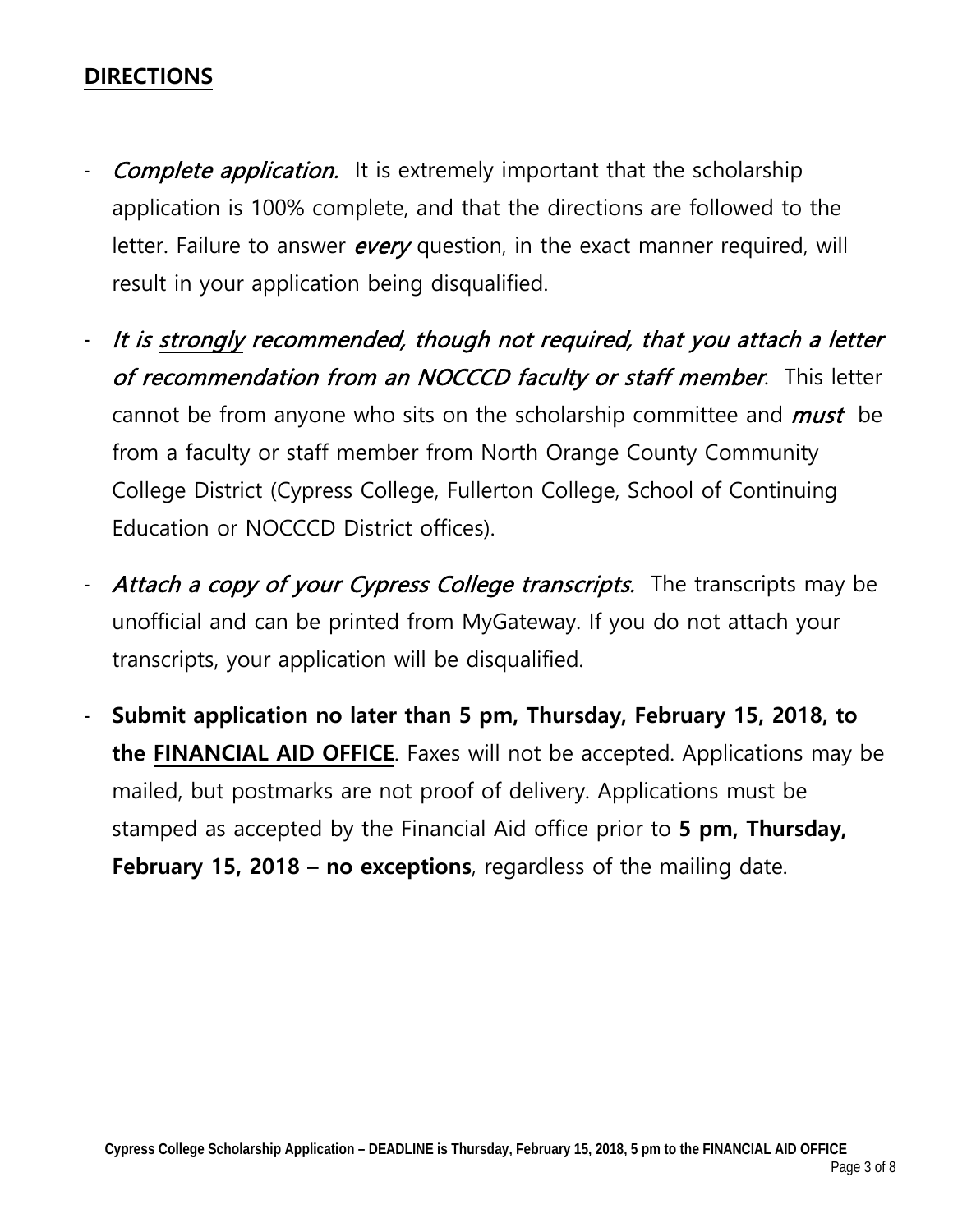#### **STUDENT INFORMATION**

| Choose one: $\Box$ Mr.<br>$\Box$ Ms.                                                                                                                                    |                                               |              |  |
|-------------------------------------------------------------------------------------------------------------------------------------------------------------------------|-----------------------------------------------|--------------|--|
|                                                                                                                                                                         |                                               |              |  |
|                                                                                                                                                                         |                                               | Zip:________ |  |
|                                                                                                                                                                         |                                               |              |  |
| Do NOT list your Social Security number in place of your student ID number.<br>If you do not know your student ID number, check with the Admissions and Records Office. |                                               |              |  |
| <b>EDUCATION</b>                                                                                                                                                        |                                               |              |  |
| Cypress College units completed to date: ______________________GPA:_____________                                                                                        |                                               |              |  |
| Units enrolled (or planning to enroll) in for Spring 2018 semester: ___________________(must be                                                                         |                                               |              |  |
| enrolled in a minimum of 9 units)                                                                                                                                       |                                               |              |  |
| Units complete from other colleges: Degrees earned: Degrees earned:                                                                                                     |                                               |              |  |
| Major: Major: Major: Major: Major: Major: Major: Mort Sci                                                                                                               |                                               | major,       |  |
| have you been officially accepted into the program? $\Box$ Yes<br>$\Box$ No                                                                                             |                                               |              |  |
| Career Goal:                                                                                                                                                            |                                               |              |  |
| Do you plan to enroll in a minimum of 9 semester units during the Fall 2018 semester at Cypress                                                                         |                                               |              |  |
| College?<br>$\Box$ No<br>$\Box$ Yes                                                                                                                                     |                                               |              |  |
| STUDENT'S FINANCIAL INFORMATION                                                                                                                                         |                                               |              |  |
| $\Box$ Single<br>Mark one:<br>Married                                                                                                                                   |                                               |              |  |
| Do you reside with your parent(s)?<br>$\Box$ Yes                                                                                                                        | (If yes, complete the box below)<br>$\Box$ No |              |  |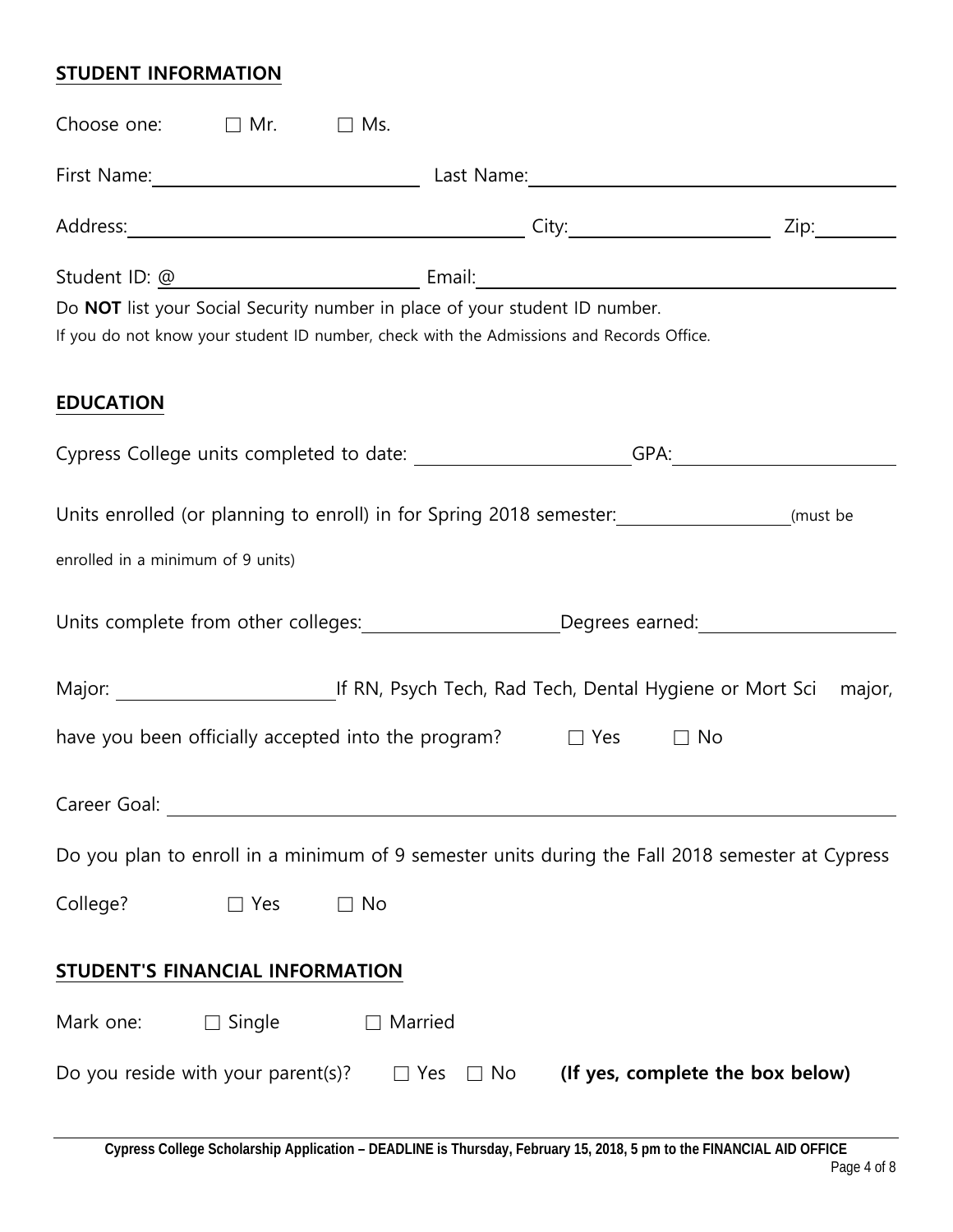| Are you dependent on them for any expenses? $\Box$ Yes $\Box$ No |                         |  |
|------------------------------------------------------------------|-------------------------|--|
| How many other dependent children live at home?                  |                         |  |
| Father's occupation:                                             | Monthly Gross Salary \$ |  |
| Mother's occupation:                                             | Monthly Gross Salary \$ |  |
| Do you have dependent children? $\Box$ No $\Box$<br>Yes<br>Ages: |                         |  |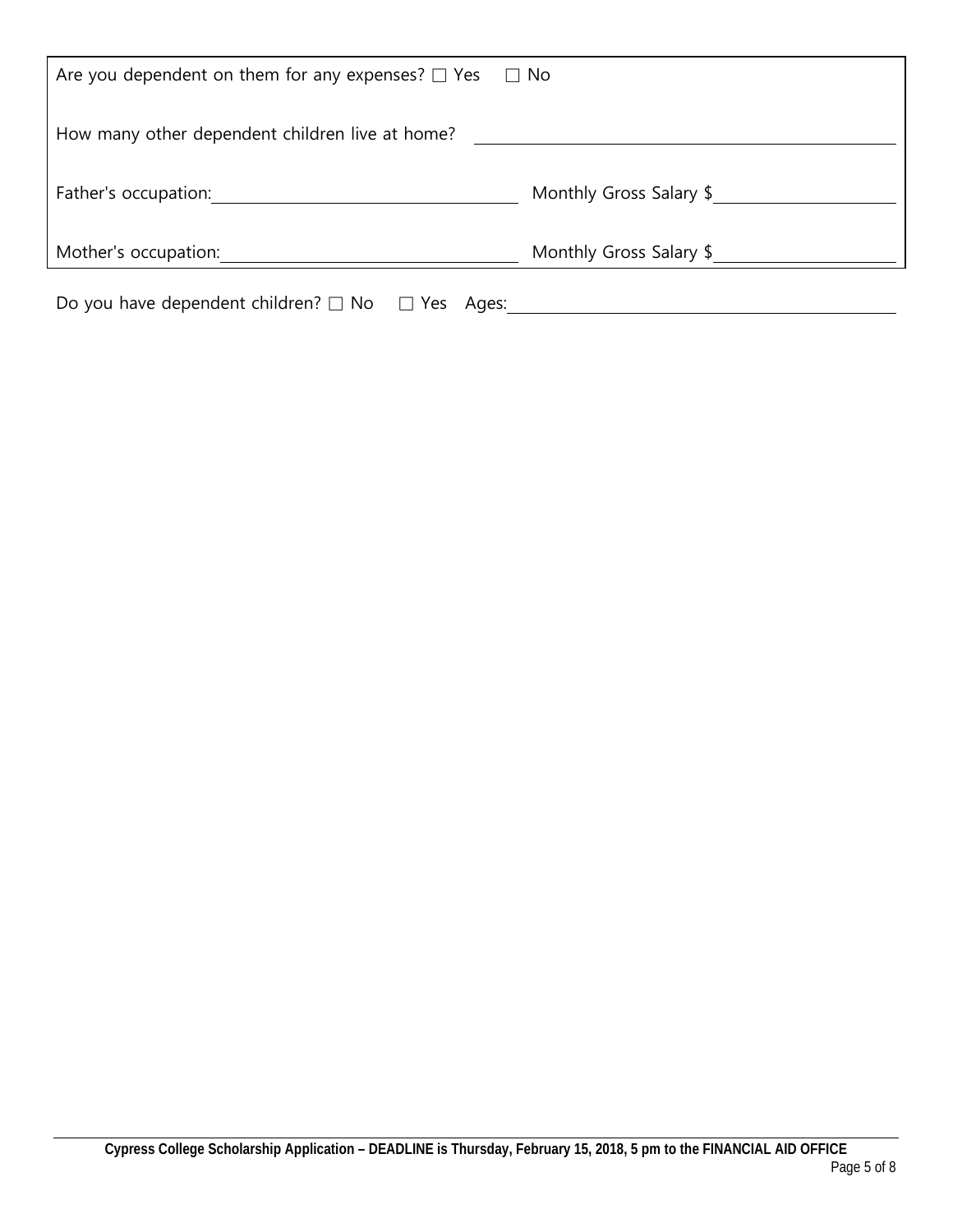#### **STUDENT'S FINANCIAL INFORMATION (Continued)**

|                                                                                  |           | Monthly gross salary \$ |             |
|----------------------------------------------------------------------------------|-----------|-------------------------|-------------|
|                                                                                  |           | Monthly gross salary \$ |             |
| Do you receive a Board of Governor's fee waiver (BOGG)? ________________________ |           |                         |             |
| Current Pell Grant and/or Cal Grant amount received per semester \$              |           |                         |             |
| List your employment since June of 2017:                                         |           |                         |             |
| Employer                                                                         | Job Title | Dates (from/to)         | Hourly Rate |
|                                                                                  |           |                         |             |

#### **ESSAY**

**On a separate sheet of paper, please submit** typed **answers to the following questions. Limit your answers to a maximum of three (3) double-spaced, typed pages.**

## \*\*\*Handwritten essays will be disqualified\*\*\*

- 1) List and explain all pertinent information relating to your participation in extra-curricular activities. Include college activities (student government, committees, clubs, intercollegiate athletics) and community activities (church, service clubs, volunteer work.) If you do not participate in any extracurricular activities, please explain.
- 2) If you have more than 90 units complete, please explain why you have not yet transferred. **Your application will be disqualified if you do not address this question.**
- 3) Please describe in essay form: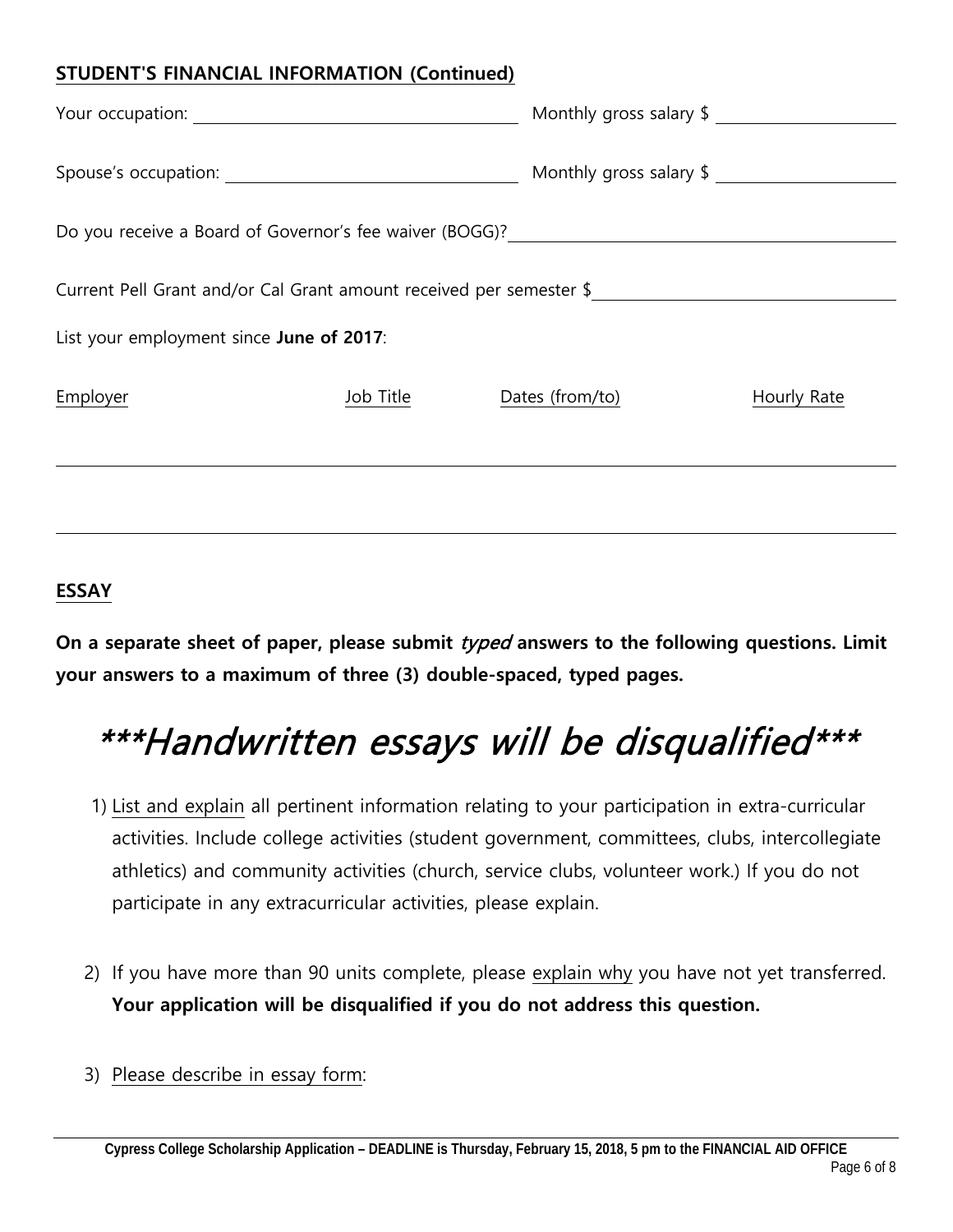- **a.** The character traits you possess that have helped you to overcome personal adversity
- **b.** Your degree of commitment to pursue a college education
- **c.** How you anticipate making a contribution to society

#### **RELEASE**

If the below release is not signed and dated, your application will be disqualified.

I hereby authorize release of all the foregoing scholarship and transcript information to any organization or individual involved in the selection of scholarship recipients. I also give permission to release my name to the donor and to media outlets for publicity purposes. Additionally, I understand that my picture will be taken and may be used in campus publications.

| Signature of Applicant | Date |
|------------------------|------|
|------------------------|------|

Foundation Scholarship Check-List:

- Meet qualifications (9 units complete, fall 2017; 9 units in progress spring 2018; returning with a minimum of 9 units fall 2018 \*exception: transfer student\*; minimum GPA 2.5)
- All questions answered and all answers legible. No questions left blank.

Unofficial transcripts attached